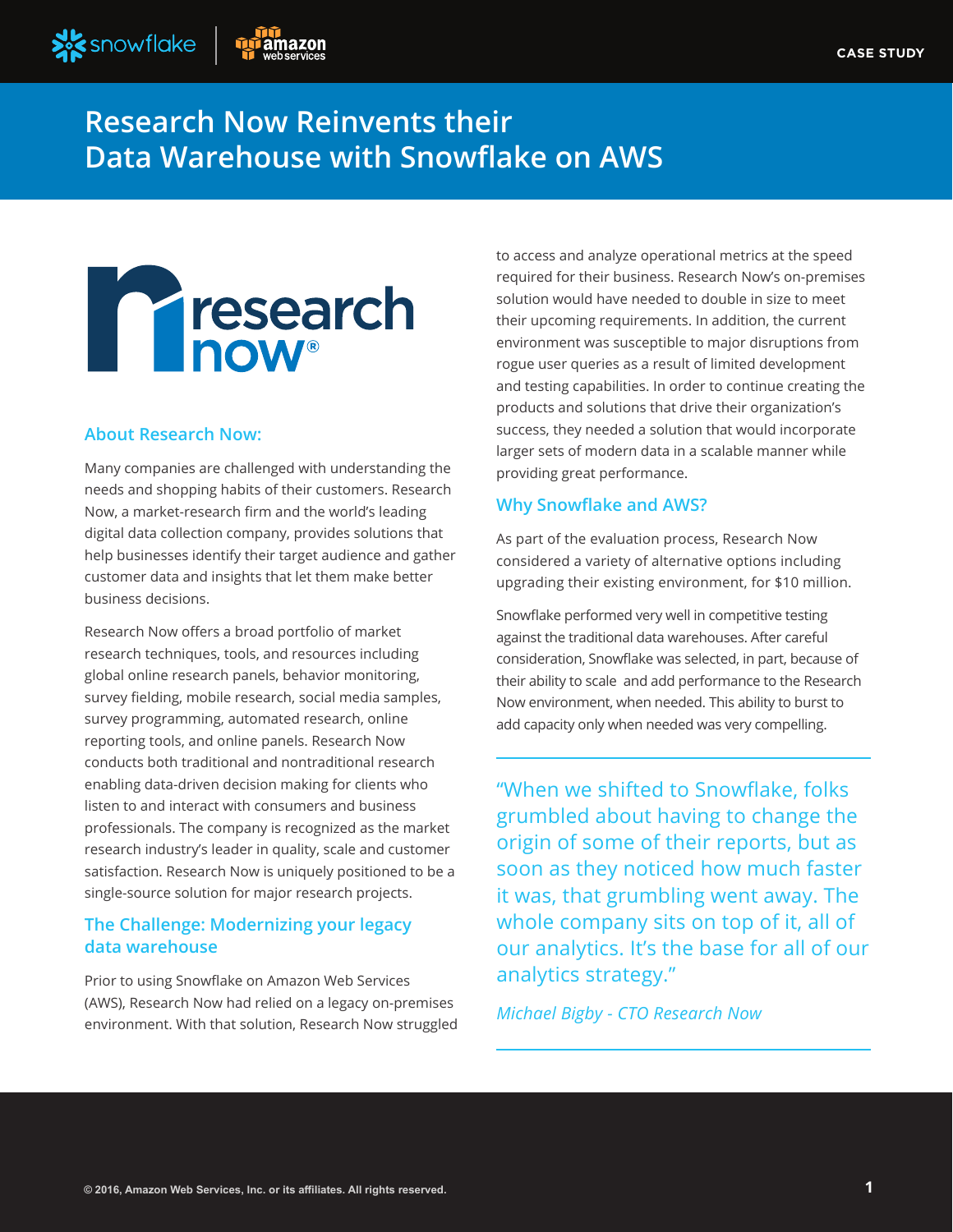Reseach Now chose Snowflake's Elastic Data warehouse on the AWS Cloud because scalability was a critical requirement. Snowflake was able to change how Research Now uses data by extending the scalability and elasticity of the AWS Cloud to its analytics users, and in turn significantly lowering the cost of the infrastructure. In addition, Research Now was pleased to find that Snowflake performed very well comparatively and provided a much more innovative data strategy together with a completely secure environment and significantly lower management overhead than other providers. With Snowflake's ability to natively integrate with Informatica and Tableau, Research Now was able to use their existing toolchain to easily move data to the AWS Cloud and perform analysis.

#### **The Result**

The Research Now team noted an immediate improvement in the performance of their systems. They were especially pleased with how much more quickly analytical reports could be generated using Snowflake. In particular, the Finance department benefited from the Snowflake solution and is currently the largest user of its data insights, enabling them to understand how data and research is being monetized within their organization.

Research Now was also pleased to see that Snowflake was incredibly responsive to their concerns, even providing direct access to the thought leaders and solutions experts inside Snowflake, who were often on-site to help assure that all their needs were met. The level of commitment shown by Snowflake and their rate of progress was described as "phenomenal".

#### **The Difference**

Today, Research Now can move away from the overhead of day-to-day management of the data warehouse and concentrate on deriving value from the data itself. Using Snowflake on AWS, Research Now safely stores, transforms and analyzes large business data, making it easy for everyone in their organization to quickly gain the insight they need. Where legacy data warehouses and big data solutions struggled, Research Now can now use Snowflake on the AWS Cloud to offer a scalable and high performing environment. Snowflake's automation and

self-management capabilities make it possible for them to consolidate and analyze data from multiple sources without compromising performance and flexibility.

"The biggest change for us has been was that we didn't take the additional \$5-10 million black eye required to double our existing on-premises all-inone solution. When we did the proof of concept, Snowflake came in better on price compared to the industry leading solution, at comparable performance."

### *Michael Bigby - CTO Research Now*

With Snowflake's Elastic Data Warehouse on the AWS Cloud, Research Now has the ability to:

- Easily scale workloads and users
- Process workloads and data sets that would have taken days, weeks or even been impossible in minutes
- Alleviate hardware, maintenance and management costs

Snowflake is reinventing the warehouse for big data and has built a completely new data warehouse solution designed for the cloud and today's business needs!